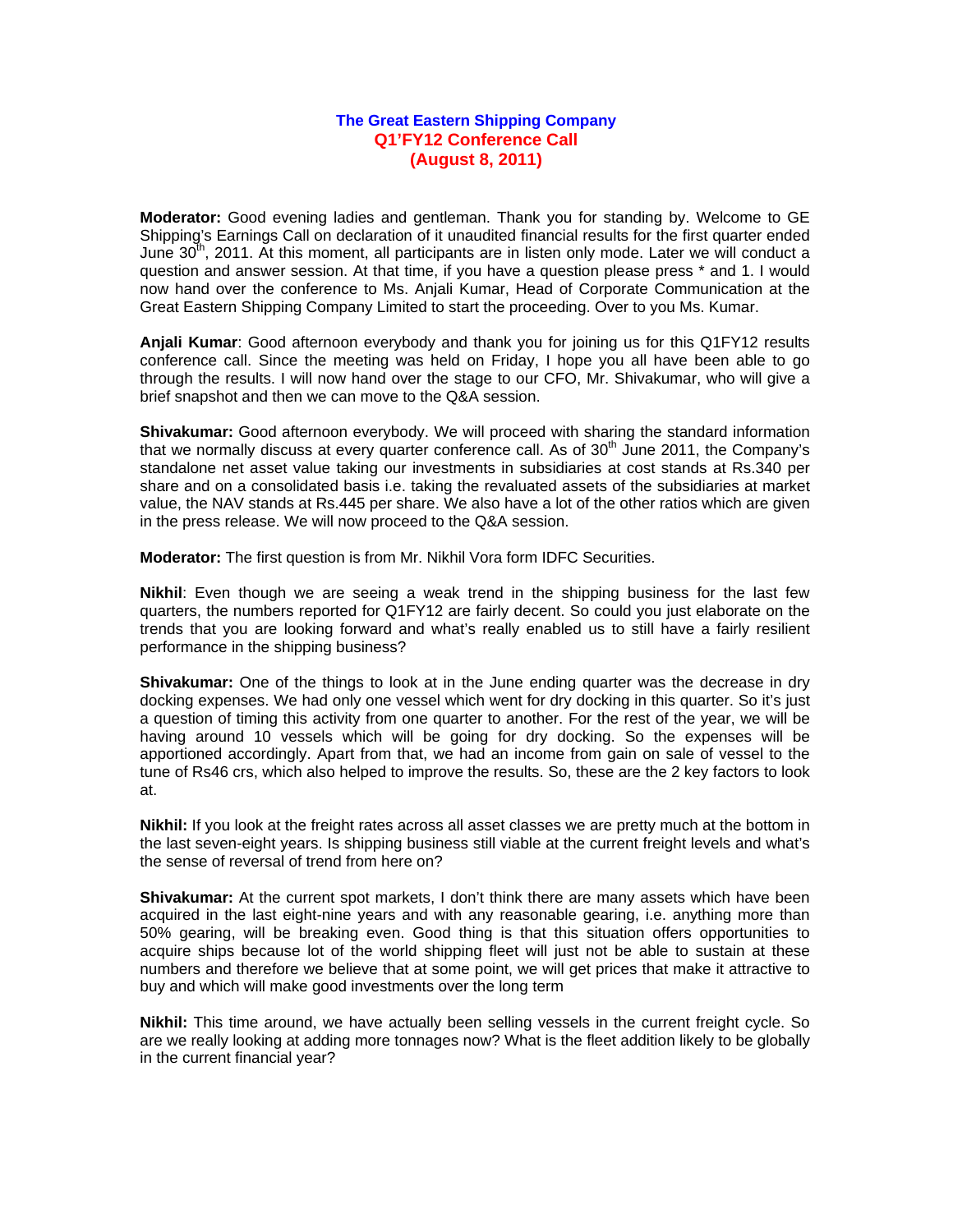**Shivakumar:** If you see we haven't sold many modern ships in the last couple of years. The ships that we sold were older assets largely the non-double-hull vessels whose trading viability would have got severely restricted in this kind of weak market. This is the main reason why the average age of our fleet has drastically come down in the last 2-3 years.

**Nikhil:** What was the rationale behind the VLCC sale?

**Shivakumar:** In such an uncertain shipping climate, VLCCs constituted a large exposure. As you must be aware we have an equally large exposure in the offshore business especially in the drilling business, which relatively has stable business outlook. This was more of a switch from crude carrier exposure to jack up rig exposure.

**Nikhil:** What are your expectations on the supply side?

**Shivakumar:** The supply pressure on both the sides is pretty scary. On the tanker side it is around 22%, considering the fact that most of the scraping which had to happen is already happened on account of the 2010 deadline. In the dry bulk segment, it's a number in excess of 40%. We hope that may be 30% to 40% of the order book will not be delivered if owners are not in a position to take delivery of the assets. But still it will be a tough scenario looking at the fact that there is not too much of cargo movement in the western economies.

**Moderator:** The next question is from Mr. Bhavin from B&K Securities.

**Bhavin:** The profitability numbers in the offshore side have not shown any significant rise inspite of the full impact on account both the rigs being in our books & operational throughout the quarter. Can you provide some clarity on this? Also how has been the utilization of all the offshore assets?

**Shivakumar:** One is of course that there is no profit on sale in the offshore segment. The second is yes there has been this big increase in EBITDA on account of buying over the rig that we had on charter. However, that's been off set by the slightly low utilization in the other two parts of our business. One of which is the offshore logistic business. We have a five year contracts in Brazil for two ships and these ships were being mobilized for that contract and therefore the utilization level was low. This was same in the previous quarter as well because they were undergoing the work prior to proceeding for that contract. Those two ships of course are now on the hire and therefore we hope that utilization will improve substantially. The other part of the business is the subsea business, which is the new business for us where we have three vessels committed. Again these vessels are working on short term contract and because of that again there was a slightly long period of idling for one of those assets, which resulted in low utilization levels. Now one of the ships is on medium term charter for five to six months and the other vessel is being put in the bid into various contracts. We expect that utilizations will improve over the coming quarters.

**Bhavin:** The offshore EBITDA margins are about 54%. Do you see margins improving from here?

**Shivakumar:** Typically, on an offshore time charter business, the EBITDA margins should be around 65-70%. However, in the subsea market, the expenses go up exponentially especially when you are operating in jurisdiction like Australia where the operating expenses are very high. So even though these expenses are compensated in the topline, but on a percentage margin basis they suffer substantially. So it's difficult to forecast that, but on a straight time charter basis, we should be looking at somewhere around 65 odd percent.

**Moderator:** The next question is from Mr. Ashish Jain from Mogan Stanley.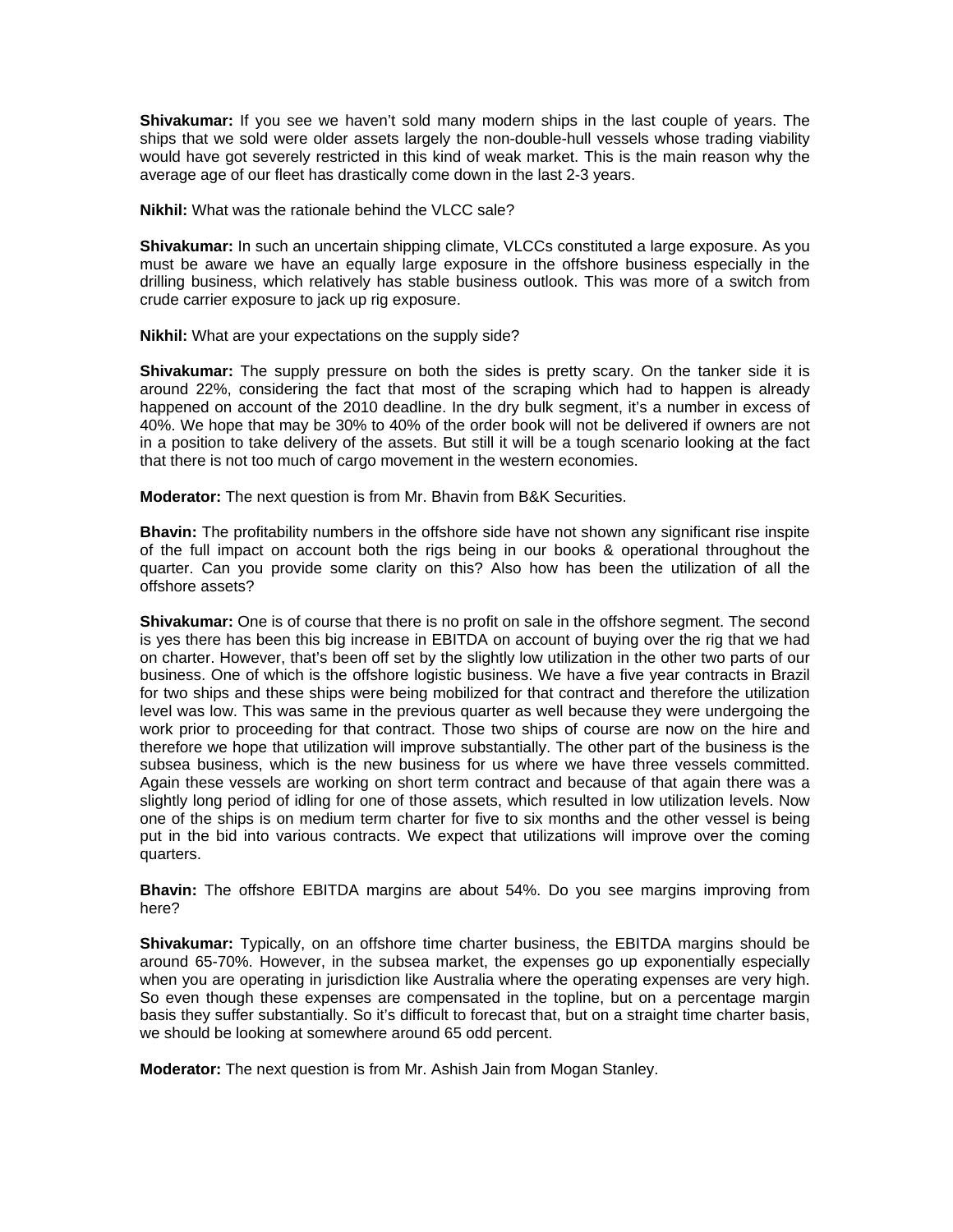**Ashish Jain:** Sequentially i.e. Q4'11 over Q1'12, the offshore margins have declined to a large extend. What can this be contributed to?

**Shivakumar:** It is because of the low utilization and increase in the expenses related to subsea projects.

**Ashish Jain:** Secondly, could you share your views on how product tanker business is playing out, because the TCYs on a y-o-y basis are up by around 4-5%? What is your outlook on it?

**Shivakumar**: In terms of trade, product business is much fragmented and you have many traders taking position in it as compare to crude business. Arbitrage opportunities are also high in the product trade, which in turn increase the cargo movement. The second is that you can actually maximize utilization by done smart trading, triangulations, getting back haul cargos, which we have been doing successfully over the last few years as we build up position in the market. Due to all these commercial expertise we manage to get a higher yield as compared to market. The third is that there is a pretty decent trade in and around India for products and here we have deep understanding of the markets, which puts us in a position to take advantage and position our ships for that trade. So basically we are very positive on a product trade as compared to the crude & dry bulk trade.

**Ashish Jain:** What is the supply that is coming in the product side in the next 12 months or so?

**Shivakumar:** We expect fleet growth in the next year to be around 5-7%.

**Moderator:** The next question is from Mr. Vikram Suyravanshi from Antique.

**Vikram:** How much advances have we have paid to ship yard for the VLCCs?

**Shivakumar:** So far we have paid approximately \$150 mn to the yard as stage payments.

**Vikram:** How will the delivery process happen??

**Shivakumar:** We will take the delivery from the yard and then give it to the new buyers.

**Vikram:** How many ships will be going for dry dock in this financial year?

**Shivakumar:** We expect about 10 dry dockings and layups within the next three quarters of which around four will happen in this second quarter.

**Vikram:** The coverage days for AHTSVs, MPSSV are quite low compared to other assets. How do we see this going ahead?

**Shivakumar:** The coverage days for AHTSVs are likely to improve within few weeks as they will be going in for short term contracts, which may be four to six months. With regard to the MPSSVs**,** we don't expect that there will be much of a cover for those because these vessels are expected to be operating in the subsea business which is more of a project business and therefore will not have our time charter type of employment. Therefore, you can expect that the coverage on the MPSSVs will be typically low

**Moderator:** The next question is from Siddharth Khemka from Centrum Broking.

**Siddharth:** Can you give me the mix between spot and charter in each of the segments?

**Shivakumar:** In the tanker segment, we had approximately 50% of the days in the spot market and in dry bulk segment 59% of the operating days were in spot.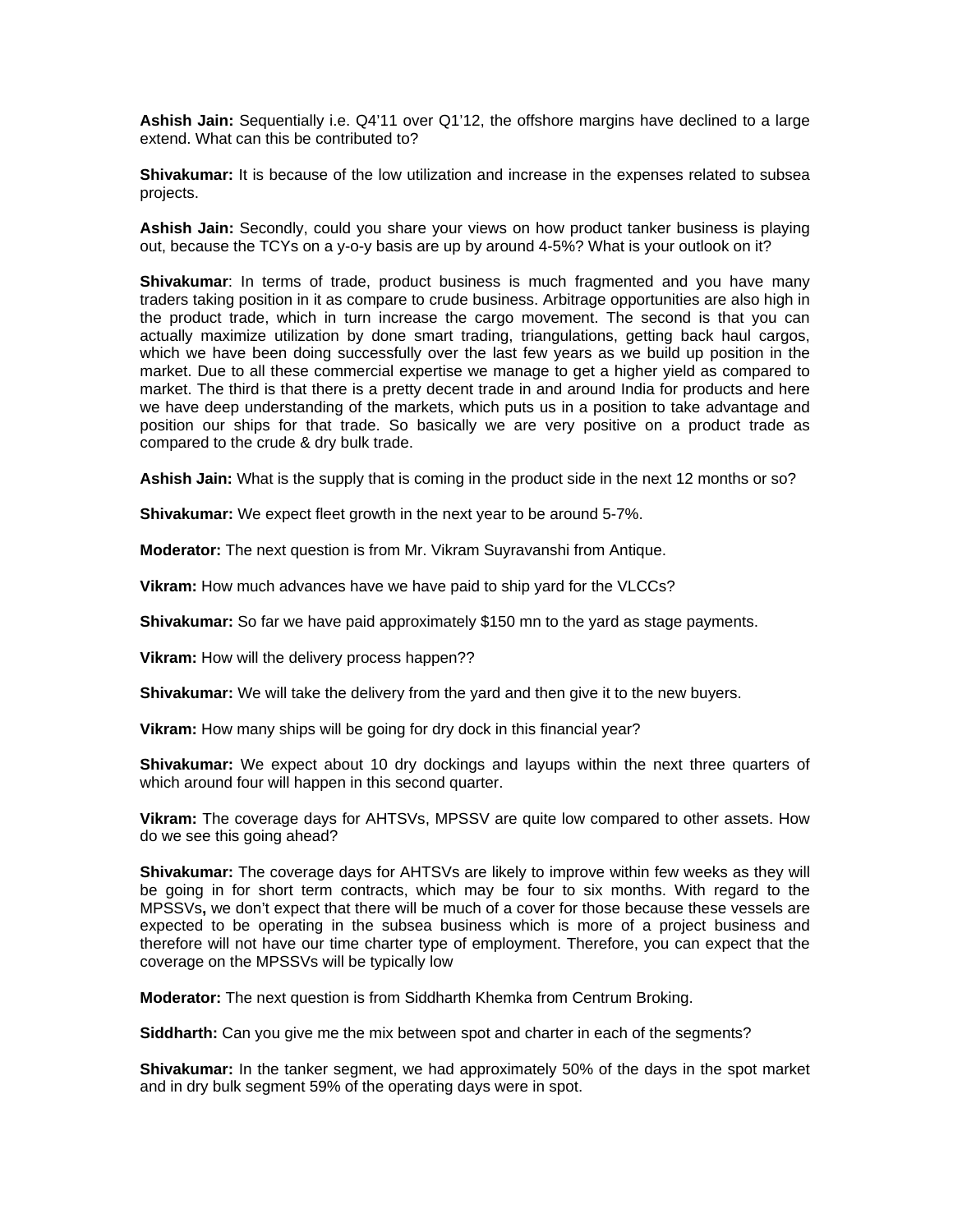**Moderator:** The next question is from Mr. Chetan Kapoor from IDBI Capital.

**Chetan:** Have you seen some kind of stability in the asset price in the product tanker segment?

**Shivakumar:** Actually that is one of the segments where we have seen asset values going up slightly. We had a few vessels been sold in the market and have seen an uptick in the prices.

**Moderator:** The next question is from Mr. Bhavin Chheda from Enam Holdings.

**Bhavin:** Can we get the breakup of the 213 inchartered days**?** 

**Shivakumar:** All the 213 inchartered days were in the tanker segment.

**Bhavin:** Can you give the number of earning days for the offshore segment?

**Shivakumar:** In Q1FY12, earning days in the offshore segment were around 1440 days.

**Moderator:** The next question is from Mr. Rajesh Ravi from Karvy.

**Rajesh Ravi:** Will we have the similar number of incharter days in coming quarters?

**Shivakumar:** Yes, we expect that it should be around the same levels.

**Rajesh Ravi:** How do you expect the dry bulk charter rates to perform in the coming months?

**Shivakumar:** The dry bulk charter rates have dropped since the last quarter. The freight rates for the smaller vessels have been relatively stronger than the large sizes. So the Capesize may be \$8000 to \$10,000 a day, but the Supermaxes and Panamaxes where we have a larger presence are still somewhere in the region of \$12,000 to \$14,000 a day..

**Rajesh Ravi:** What are the cotract periods for both the Jackup rigs?

**Shivakumar:** One of them is on contract till October-November 2014. The other one is on contract till February-March 2012.

**Rajesh Ravi:** With the current turmoil again building up and crude prices expected to come down, do you see softness in the offshore activities which were witnessed post Lehman crisis?

**Shivakumar:** We don't expect so because that was the \$35 to \$40 per barrel market, and the current market which is around \$80 per barrel is still healthy. There were two things that actually happened in 2009 that really killed the market then. One was the price of oil and the second was liquidity and funding which got dried up and therefore the smaller players were just not able to get funding for their projects and therefore drilling activity dropped off. This time we are not seeing that

**Moderator:** The next question is from Mr. Nikhil Vora from IDFC Securities.

**Nikhil:** On the NAV, we are still hovering close to Rs. 350 per share for some quarters while the freight market has collapsed more than 60-70%. Why are the asset prices not falling down?

**Shivakumar:** It is probably liquidity driven and it's also frustrating for us because we are unable to get the opportunity to buy ships because the prices of ships seem quite elevated relative to the value that they offer. So there is a bit of disconnect between the prices of ships and what earnings they have. The prices haven't gone down much in the last year and that's why the NAV hasn't gone down that much. We had some hopes when some of the ships of the bankrupt